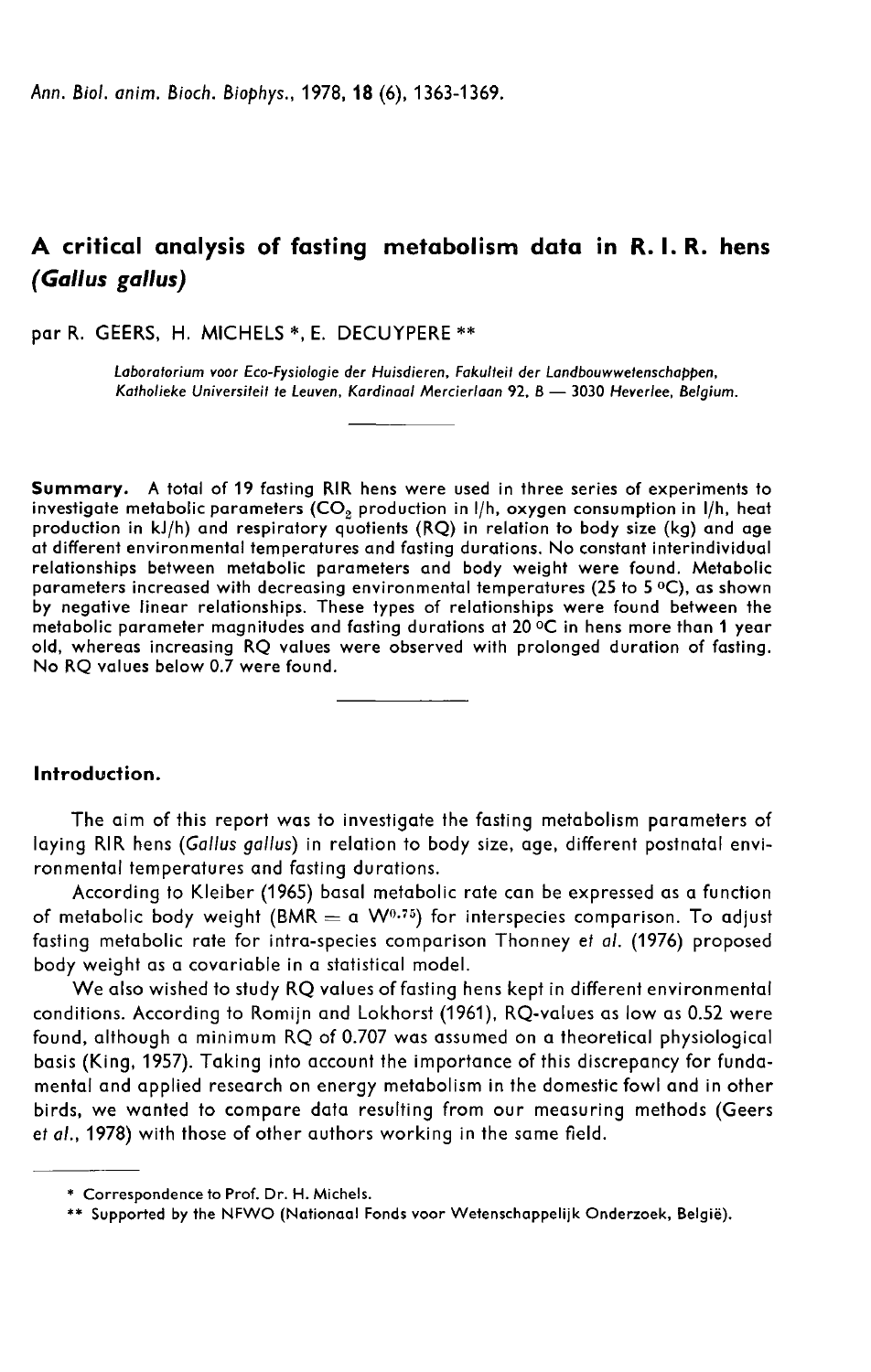### Materials and methods.

During the years 1974 and 1975, 6 groups of 120 eggs were subjected to different environmental temperatures in force-draught incubators (Michels et al., 1974). The eggs were taken from a pure-bred flock of nearly 1-year old RIR pullets (Gallus gallus) raised at the University Breeding Centre for Laboratory Animals.

From hatching on chickens were kept in a well-ventilated (5,000 m3/h), airconditioned animal house at a temperature of 25 °C  $+$  1 °C. Infra-red lamps were used up to 7 days. Vapour pressure was maintained at 1.6 kPa (12 mm Hg). Internal air circulation (air velocity) varied between 10 and 20 cm/s ; light was given at an intensity of about 75 lux from 7 a. m. to 9 p. m. in 1974, from 8 a. m. to 8 p. m. in 1975.

Animals of all ages were fed a commercial diet \* and provided with water ad libitum. No prophylactic treatment was given. When the hens were 7 weeks old, 6 were chosen at random from each incubation group and put into individual cages with no visual contact between them. Six months after the onset of incubation, one animal was chosen at random from each incubation treatment for a 1-week metabolic experiment (table 1).

#### TABLE 1

Chronological order in a metabolic experiment (Exp. I and II : 7 days ; Exp. III : 10 days) for each animal

| Day                                | $\mathbf{1}$ | $2 \left( \frac{1}{2} \right)$ | $3^{\circ}$                                                           |                   | $4 \quad 5$ |                                                                    | $6 \overline{7}$         | 8  | 9  | 10 |
|------------------------------------|--------------|--------------------------------|-----------------------------------------------------------------------|-------------------|-------------|--------------------------------------------------------------------|--------------------------|----|----|----|
| $Exp. 1 - 11$<br>ET <sup>o</sup> C | 25           | 25                             |                                                                       | ______            | $ET_{x}$    |                                                                    |                          |    |    |    |
|                                    |              |                                | feeding $\longrightarrow$ $\longrightarrow$ fasting $\longrightarrow$ |                   |             |                                                                    |                          |    |    |    |
|                                    | W            | $\overline{\phantom{a}}$       | W                                                                     | $\longrightarrow$ | W.          |                                                                    |                          | W  |    |    |
| Exp. III                           |              |                                |                                                                       |                   |             |                                                                    |                          |    |    |    |
| ET <sup>o</sup> C                  | 20           | 20                             | 20                                                                    | 20                | 20          | 20                                                                 | 20                       | 20 | 20 |    |
|                                    |              |                                |                                                                       | feeding -         |             | $\overbrace{\phantom{aaaaa}}$ fasting $\overline{\phantom{aaaaa}}$ |                          |    |    |    |
|                                    | w            | w                              | W                                                                     | W.                | W           | W                                                                  | $\overline{\phantom{a}}$ | w  |    | w  |

 $ET_x$ : environmental temperature (25, 20, 15, 10, 5 °C) during a metabolic trial, the other environmental conditions being similar to those in the animal house; auditive contact was by means of an interphone.

 $\mathsf{\dot{W}}$  : weight  $+$  1 g between 8 a. m. and 10 a. m.

Composition of reproductive diets : TCP 17 p. 100, DCP 15.5 p. 100, F 3.5 p. 100, C 42 p. 100, CF 4.5 p. 100, M 10 p. 100, DM 87 p. 100, Vit A1 8,000 l. U./kg, Vit D3 1,600 l. U./kg, Vit. E. 16 mg/kg.

<sup>\*</sup> Composition of growth diets: Total Crude Protein 19 p. 100, Digestible Crude Protein 17 p. 100, Fat 2.5 p. 100, Carbohydrates 42 p. 100, Crude Fiber 4.5 p. 100, Minerals 7.5 p. 100, Dry Matter 87 p. 100, Vit A1 8,000 I. U./kg, Vit D3 1,600 I. U./kg, Vit. E 10 mg/kg. Aureomycine 10 mg/kg, Amprolium 125 mg/kg, ethopabaat 8 mg/kg.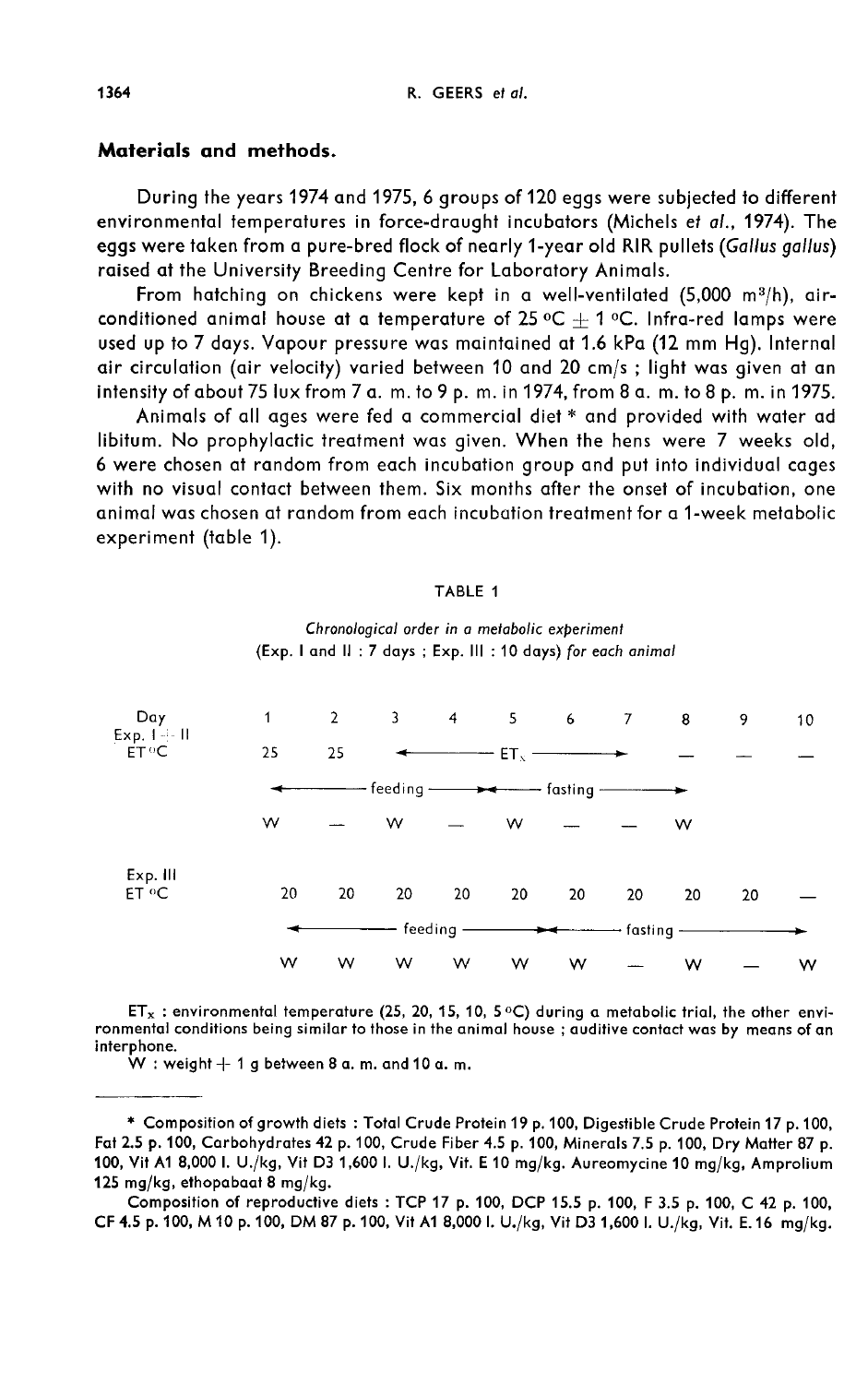In a third experiment (1976-1977), 300 eggs from 1.5 to 2-year of hens of experiment I were incubated at 37.59  $+$  0.17 °C, the other conditions being the same as for experiments I and II. From 20 weeks after hatching, 36 hens were held in individual cages. The environmental temperature in the animal house was maintained constant at  $20 + 1$  °C, the other environmental conditions being the same as in experiments I and II. At the age of 14 months, 7 laying animals were chosen at random to be used successively in a 9-day metabolic experiment in the same environmental conditions of temperature, humidity, convection and auditive contact (table 1).

All three experiments were carried out in an open-air circuit respiration chamber which was formerly used as an incubator (Michels et al., 1974).  $O_2$  uptake and  $CO_2$ output were measured continuously (Geers et al., 1978) and expressed as values per hour. Ventilation rate was calculated at standard conditions (van Es, 1961). The calculation of heat production (Romijn and Lokhorst, 1961) was adapted for kJ.

# Results and discussion.

To investigate the relationships between fasting metabolism and body weight, we restricted the analysis of data to those measured during the night, when the animals were assumed to be at rest. Animals were weighed the following morning, i. e. after about 72 hrs of fasting in experiments I and II, after 48 and 96 hrs in experiment Ill.

First, we analysed the results from all the animals (experiments I, II, III) measured at 25  $\,^{\circ}$ C and 20  $\,^{\circ}$ C, those temperatures being chosen in accordance with the results of Barott and Pringle (1941, 1946) on the thermoneutrality zone of RIR-hens.

With or without logarithmic transformation, this population taken as a whole showed no linear relationship between metabolic parameters (CO<sub>2</sub> production in I/h, 0,-consumption in 1/h, heat production in kJ/h) and body weight in fasting conditions. Indeed, a wide scattering of data was noted (W =  $1.773 \pm 0.159$  kg; variation ratio = 8.97 p. 100 ; Hp = 14.920  $\pm$  2.524 kJ/h ; variation ratio = 16.9 p. 100 ;  $n = 26$ ). Similar relationships were observed when extending the calculations to all temperatures investigated. Only the results of experiment II showed a linear relationship ( $y = a + bx$ ) (Wonnacott and Wonnacott, 1972) of heat production with body weight, the data being still widely scattered for combined measurements at 25 °C and 20 °C (b = 1.72 + 0.487 ; r = 0.870 ; n = 6 ; P  $\leq$  0.05). These last results agree with the intra-species data of Gridgeman and Heroux (1965) on rats, Mount and Rowell (1960) on pigs and Thonney et al. (1976) in a review of the literature on different species.

To investigate the influence of the experimental group and the environmental temperature on metabolic parameters of fasting RIR hens we performed a two-way analysis of variance (Dixon, 1975) ; the results of experiments I and II were consolidated.

The significant effect of environmental temperature on  $CO<sub>2</sub>$  production,  $O<sub>2</sub>$ consumption and thermopoiesis was proven ( $P \le 0.02$ ). This was further confirmed by means of simple linear regression equations (Wonnacott and Wonnacott, 1972), as illustrated for thermopoiesis in figure 1. No effects on RQ values could be observed.

We could not confirm the results of Barott and Pringle (1941, 1946) on thermopoiesis ; they found constant levels in RIR hens (reared in battery brooders and later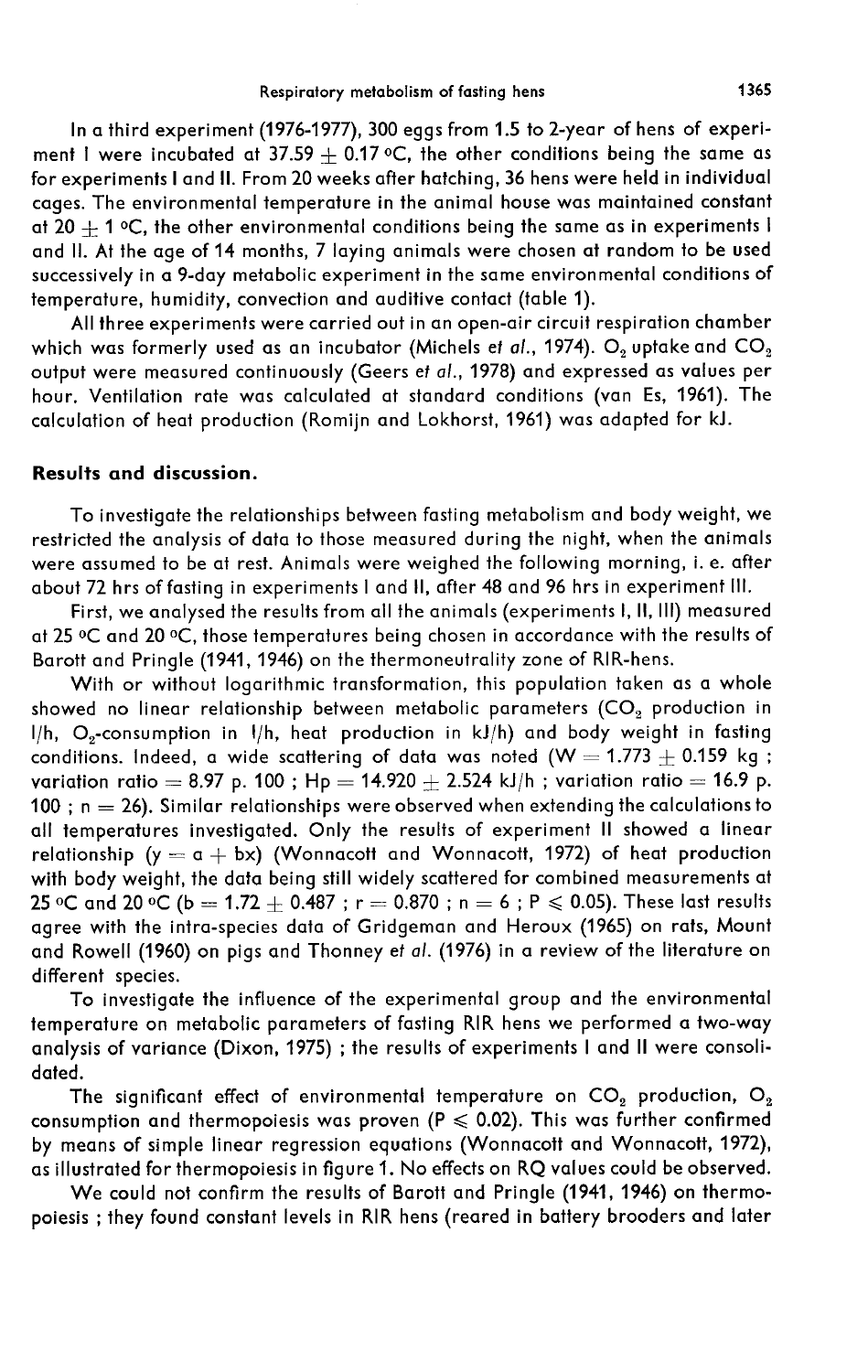#### R. GEERS et al.

kept in partially open laying house) within a range of environmental temperatures of about 20-25 °C. This observation possibly explains the difference between Barott and Pringle's results and ours. Indeed constant levels within a definite zone were also found in Evening Grosbeaks (Hesperiphona vespertina) reared at fluctuating temperatures, but no heat neutrality zone was observed in birds reared at constant temperatures (West and Hart, 1966). Further research on this point is recommended.



FIG. 1. — Mean values ( $\pm s_{\bar{x}}$ , n = 6) of heat production in kJ/h ( $\triangle$ )  $(y = 19.3 - 1.156 x$ ;  $r = -0.664$ ,  $P \le 0.001$ ) and RQ ( $\bullet$ ) in relation to environmental temperatures (°C).

To investigate other aspects of the definition and measurement of basal metabolism, we analysed the effect of prolonged fasting on metabolic parameters measured between 36-48 and 88-96 hrs of fasting in experiment III.

The results of a one-way analysis of variance (Dixon, 1975) proved the effect of duration of fasting (P  $\leqslant$  0.003). We found a descending metabolic rate expressed by negative linear relationships between the magnitude of metabolic parameters and the duration of fasting (f. e. Hp  $\{ kJ/h \} = 21.44 - 3.90 \{$  duration of fasting in hours }  $\pm$  1.58 ; r = -0.804 ; P  $\leq$  0.01 ; n = 6) (Wonnacott and Wonnacott, 1972). This finding already suggests further research on metabolism during prolonged fasting.

Moreover, combining the results of experiment III and those of experiments I and II (fig. 2) measured at 25 °C and 20 °C, we observed increasing RQ values with prolonged duration of fasting. The effects of experiment (P < 0.0001) and three days of fasting ( $P \le 0.001$ ) were statistically proved by means of an analysis of variance (Dixon, 1975). These results are in accordance with those of Dukes (1937) and Misson (1974), but not with those of Tasaki and Sakurai (1969) who report constant RQ values with fasting duration.

Our results suggest the possible influence of endogenuous and exogenuous factors and the predominance of protein metabolism during fasting, taking into account the lower level of protein RQ values in birds as compared with mammals, according to Barott et al. (1938) and King (1957). These findings, indicating a probable protein metabolism during prolonged fasting, are in accordance with results of Okumura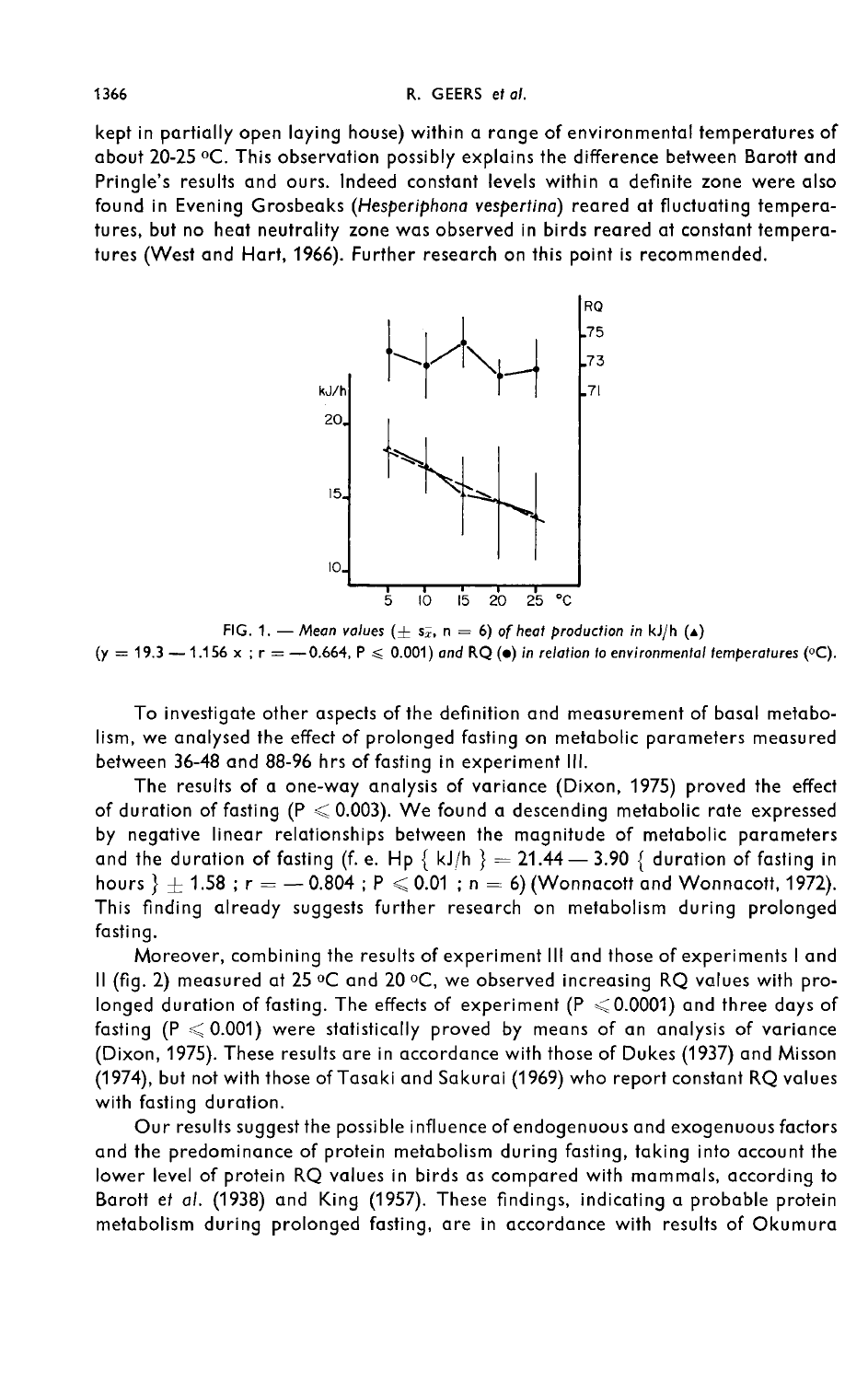and Tasaki (1969) who found an increasing uric acid concentration in the blood of chickens with duration of fasting.



FIG. 2. — The relationship of RQ values  $(\overline{X} \pm s_{\overline{x}})$ ; n = 6) with the duration of fasting in comparable environments during experiments 1, 11 and 111 (n : 7).

| Environment                | $+$    | ш               | Ш                       |
|----------------------------|--------|-----------------|-------------------------|
| Rearing temperature        | 25 °C  | 25 °C.          | $20 \text{ }^{\circ}$ C |
| <b>Fasting temperature</b> | 25 °C. | $20 \text{ °C}$ | $20 \text{°C}$          |
| $L = Light$ ; $D = Dark$ . |        |                 |                         |

Combining all the data and using continuous registration and 1-hr measurements, we calculated 232 RQ mean values for the light and dark subperiod. No RQ value below 0.7 was found (mean value  $= 0.729$ ; s  $= 0.021$ ; minimum  $= 0.700$ , maxi $mum = 0.831$ ) and this was confirmed by 1-hr values from which the means were calculated. These results agreed with the assumption concerning respiratory katabolism in the fowl (Barott et al., 1938 ; King, 1957) and were in accordance with several authors working with other measurement methods (Dukes, 1937 ; Misson, 1974 ; Shannon et al., 1969 ; Tasaki and Sakurai, 1969 ; Waring and Brown, 1967).

# Conclusions.

1. Inter-species allometric relationships between metabolic rate and body weight based on inter-species comparison were not precise enough to compare energy metabolism of fasting individuals. Since rather wide between-animal variation was present, further research is suggested on the relationship between metabolic rate and body size.

2. Relationships between fasting metabolic rate and postnatal environmental temperatures indicate further research on the range and other aspects of thermoneutrality zone in domestic fowl as well as in other birds.

3. Basal metabolic rate was more difficult to precisely define and measure due to continuous changes in metabolic rate and respiratory quotients during fasting. Stress was also a factor as noted by Heusner (1971).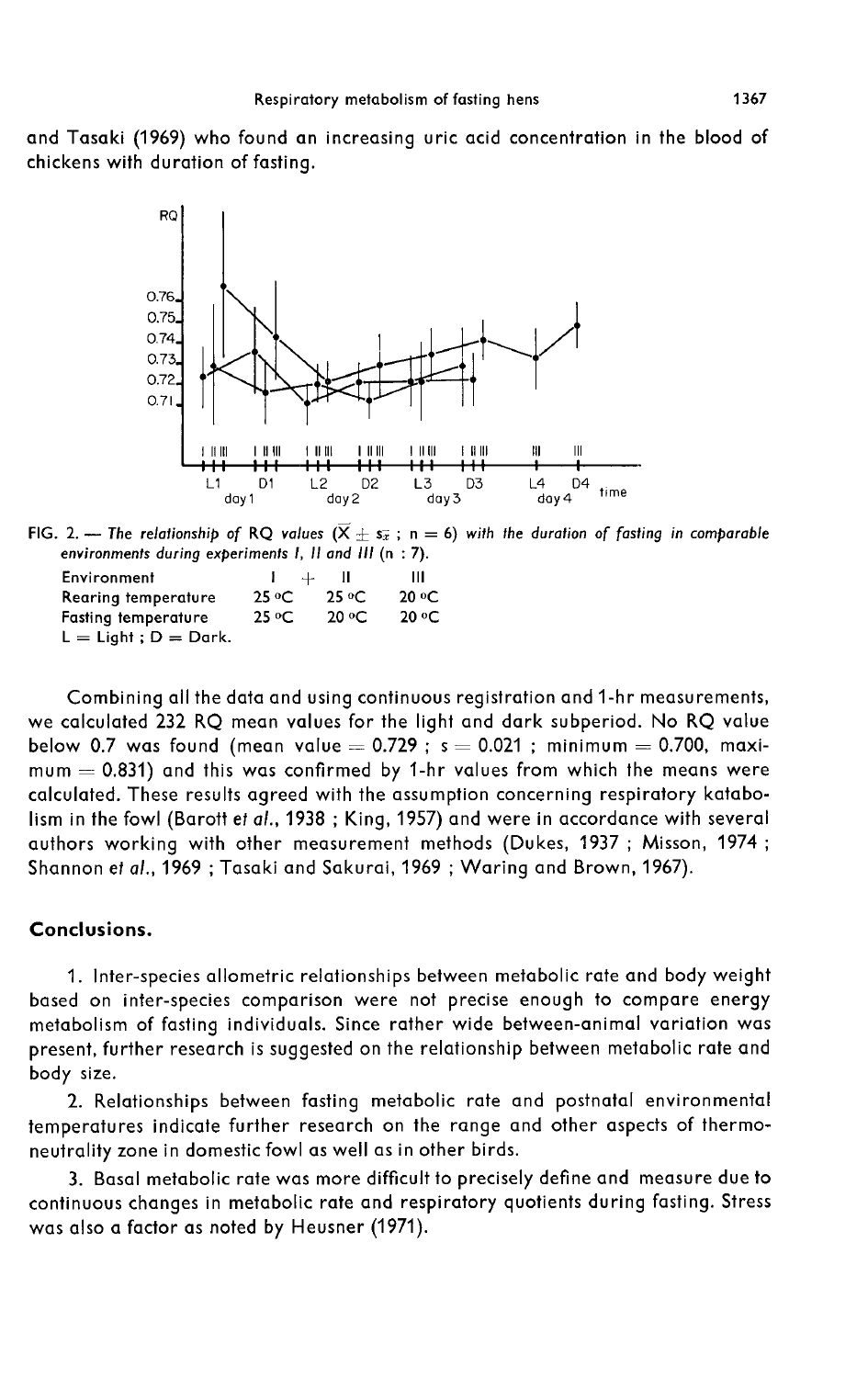4. Results on metabolic parameters and RQ values strongly suggest further systematic investigation of the effect of individual factors, i. e. especially of intermediary metabolic pathways, during fasting and feeding.

5. Within our experimental conditions and on the basis of the calculation method used no RQ values below 0.7 were found.

> Reçu en avril 1978. Accepté en juillet 1978.

Résumé. Au cours de trois séries d'expériences sur un total de 19 poules de race Rhode Island Rouge, nous avons examiné plusieurs paramètres du métabolisme au cours d'une période de jeûne, notamment les quantités d'anhydride carbonique expirées (litres par heure), d'oxygène inspirées (litres par heure) et de thermopoïèse (kJ par heure), ainsi que les niveaux des quotients respiratoires, en rapport avec le poids vif (kg) à différentes températures.

Nous n'avons pas été en mesure de trouver des rapports interindividuels constants entre les paramètres examinés et les poids vifs des animaux soumis aux expériences.

Nous avons observé des rapports linéaires négatifs entre les valeurs des paramètres métaboliques étudiés et les températures environnantes variant entre 5 et 25 °C.

Nous avons constaté des rapports linéaires négatifs entre les niveaux des paramètres étudiés et la durée du jeûne, exprimée en nombre d'heures, à une température de 20 °C et chez des poules en ponte ayant passé l'âge postnatal d'un an, tandis que les niveaux des quotients respiratoires augmentaient au fur et à mesure que le jeûne se prolongeait.

Concernant le quotient respiratoire, nous n'avons pas trouvé des valeurs au-dessous de 0,7.

## References

- BAROTT H. G., FRITZ J. C., PRINGLE E. M., 1938. Heat production and gaseous metabolism of young male chickens. J. Nutr., 15, 145-167.
- BAROTT H. G., PRINGLE E. M., 1941. Energy and gaseous metabolism of the hen as affected by temperature. J. Nutr., 22, 273-286.
- BAROTT H. G., PRINGLE E. M., 1946. Energy and gaseous metabolism of the chicken from hatch to maturity as affected by temperature. J. Nutr., 31, 35-50.

DIXON W. J., 1975. Biomedical computer programs. Berkeley, Univ. California Press.

- DUKES H. H., 1937. Studies on the energy metabolism of the hen. J. Nutr., 14, 341-354.
- GEERS R., MICHELS, H., DECUYPERE E., 1978. Advances in a method for gas analysis in meta-<br>bolic experiments. Ann. Biol. anim., Bioch., Biobhys., 18, 1309-1315.
- GRIDGEMAN N. T., HEROUX O., 1965. Relation of oxygen uptake to body weight of rats at different environmental temperatures. Can. J. Physiol. Pharmacol., 43, 351-357.
- HEUSNER A. A., 1971. Criteria for standard metabolism. Env. Physiol., 15-21.
- KING J. R., 1957. Comments on the theory of indirect calorimetry as applied to birds. Northwest Sci., 31, 155-169.
- KLEIBER M., 1965. Metabolic body size. Proc. 3rd. Symp. Energy Metab., Troon, E. A. A. P. Pubt., no 11, 427-439.
- MICHELS H., GEERS R., MUAMBI S., 1974. The effect of incubation temperature on pre-and posthatching development in chickens. Br. Poult. Sci., 15, 517-523.
- MISSON B. H., 1974. An open circuit respirometer for metabolic studies on the domestic fowl. Establishment of standard operating conditions. Br. Poult. Sci., 15, 287-297.
- MOUNT L. E., ROWELL J. G., 1960. Body size, body temperature and age in relation to the metabolic rate of the pig in the first five weeks after birth. J. Physiol., 154, 408-416.
- OKUMURA J., TASAKI L, 1969. Effect of fasting, refeeding and dietary protein level on uric acid and ammonia content of blood, liver and kidney in chickens. J. Nutr., 97, 316-320.